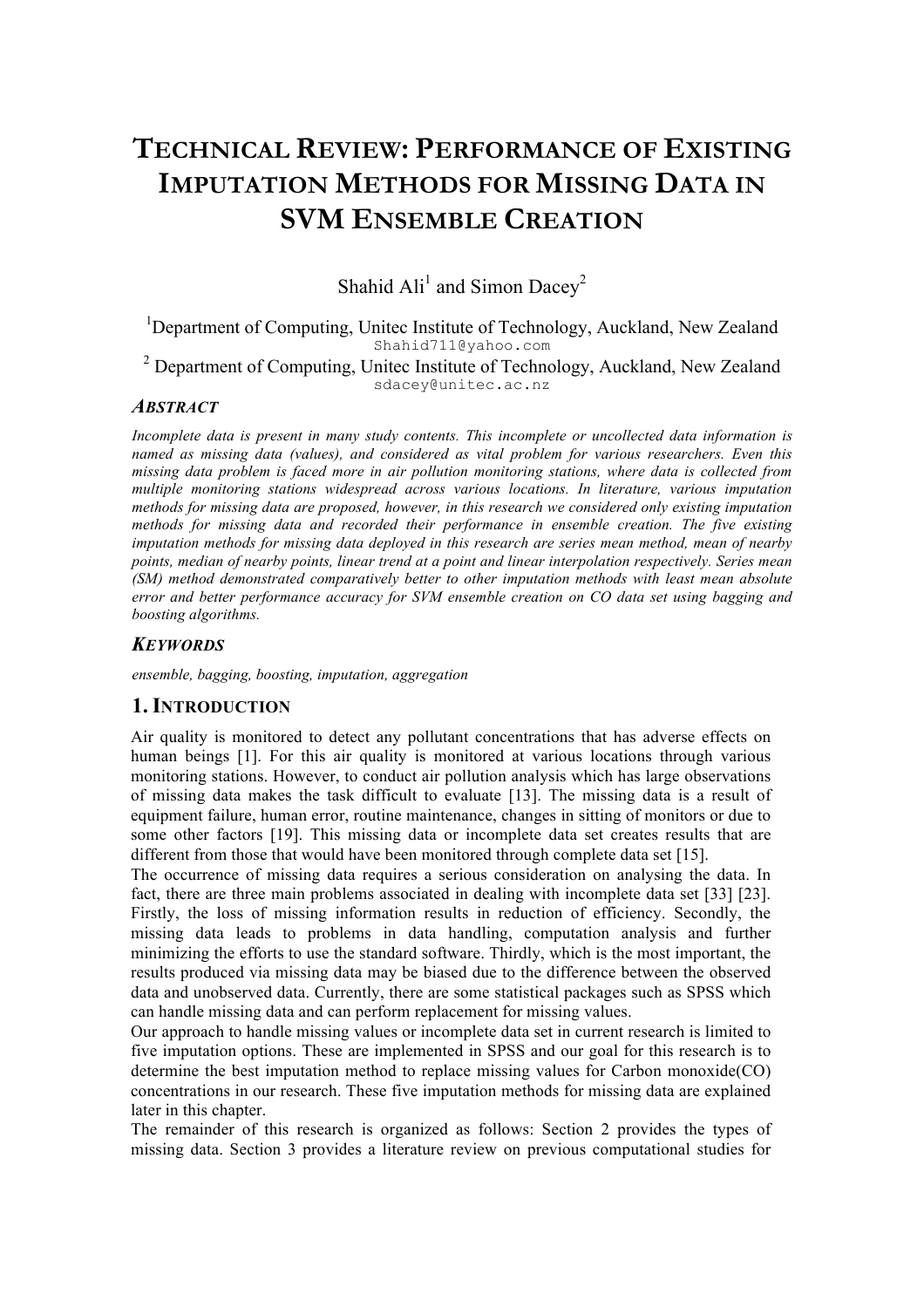missing data. Section 4 discusses the reasons for using imputation methods for missing data. Section discuses about SVM ensemble for air pollution data analysis and methods for constructing SVM ensemble. Section 6 provides experimental design and imputation methods used to handle missing data. Section 7 is dedicated towards results and discussion for the experiments. Finally, section 8 presents conclusion to this research.

# **2. TYPES OF MISSING DATA**

Incomplete data is present in many study contents [28]. This incomplete or uncollected data information is named as missing data (values), and considered as vital problem for various researchers. Even this missing data problem is faced more in air pollution monitoring stations [16], where data is collected from multiple monitoring stations which are widespread across various locations [3]. Generally, there are two types of missing data encountered in air quality monitoring [30]. The first form of missing data is non-ignorable data, where missing datum probability is dependent on its value, and ignoring missing data probability of missing datum does not rely on its value. The second form of missing data is ignorable missing data, which is of two types. The first type of ignorable missing data is linked to sampling, which refers to the situations where it is not possible to obtain data from whole population. In this case probability sampling is used to get a representative population sample. The second type of ignorable missing data is where data is missing at random (MAR), it refers to the pattern of missing that vary for subsets for a variable. It is determined that the air quality data referred to MAR.

To test the accuracy of imputation method, from a complete data set incomplete data sets need to be generated [32]. For the imputation of missing values of air quality, various patterns of air quality missing data sets are created to evaluate the efficiency of each method. These missing patterns helped researchers to select the best estimation imputation method for research analysis.

## **3. LITERATURE REVIEW**

Missing data is a serious problem, that creates uncertainty in research results [20]. In literature, various methods and techniques are proposed to address imputation of missing data which will be discussed here briefly.

Mean top bottom technique was applied to replace the missing values in  $PM_{10}$  concentrations in a data set [32]. It was found in the research that this method performed very well only when the missing data was in small number.

Nearest neighbor method was proposed for the imputation of incomplete  $PM_{10}$  concentration data [13]. Further in this study three other methods namely, mean substitution, expectation maximisation (EM) and hot deck were also considered for imputation of missing data.

Mean, median, hot deck, KNN and mean method by step depression imputation methods were used to improve the imputation accuracy of each method through well know classifiers KNN, SVAR, SVMP, C4.5, RIPPER and LSVM [25]. Statistical results of this study shown that mean method by step depression (MMSD) results were more acceptable compare to other methods and resulted in better performance of the classifier with missing values of 7.72% to 20% [25].

Traffic control, traffic management and control applications require complete and accurate data because of various reasons, however, such data is sometime unavailable [34]. For this typical problem researchers categorized the imputation methods into three categories i.e., prediction methods, statistical methods and interpolation methods. Results from various studies demonstrated that statistical methods were effective in imputing missing data resulted in better performance results and low reconstruction errors [17]. A similar study for traffic flow missing data with ten methods was conducted [7]. The performance of those methods was compared with Bayesian Principal Component Analysis (BPCA) imputation methods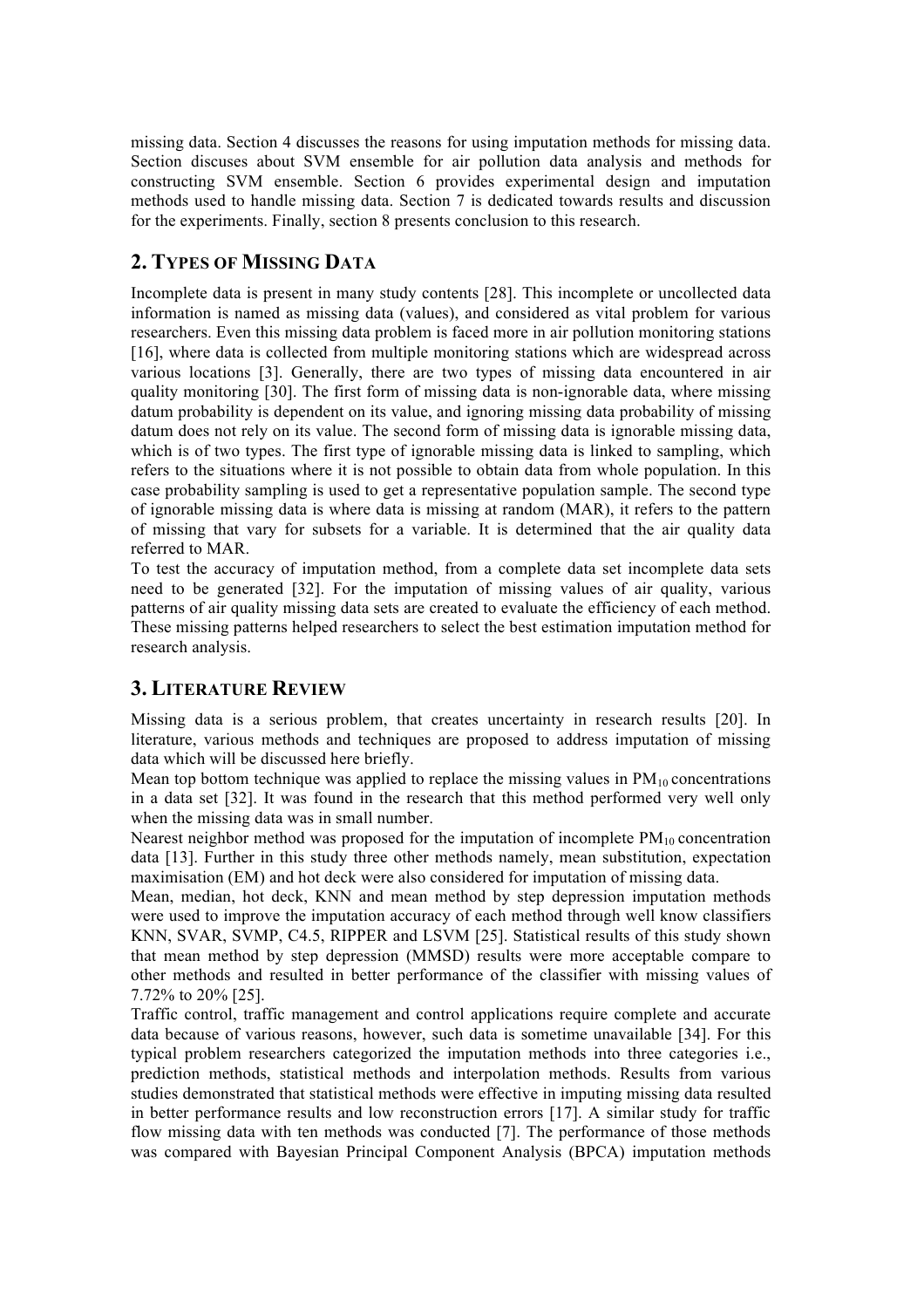[7]. Experiment analysis outperformed the results of BPCA imputation methods and demonstrated good choices in dealing with missing data.

Incomplete data plays important role in prediction accuracy, as the incomplete data is present both in training and testing data set tends to produce biased results [27]. It is quite evident from various researches that combining the output of various classifiers results in the prediction accuracy [2]. In this regard two ensemble based imputation techniques namely, Bayesian multiple imputation and nearest neighbor single imputation [26] for imputation of missing data were proposed. Results of this study demonstrated better results with decision trees support method.

Environmental monitors, scientific researchers and process controllers have widely used time series data for analysis. However, in the presence of missing data time series results enforce big question mark. In this regard to address the time series missing data imputation method based on Genetic Programming (GP) and Lagrange Interpolation was proposed [9]. The results of this study were promising and produce efficient results on imputation missing data in time series and further possessed no loss to data sets statistical properties leading to better understanding of missing data pattern.

From the previous literature, it is quite evident that various methods based on machine learning for imputation of missing data were proposed. However, for our research we will take a different approach for imputation of missing data of Carbon monoxide (CO) concentrations in Auckland region for air pollution analysis by deploying series mean method, mean nearby point method, median nearby point method, linear interpolation method and linear trend at point method. For all above methods mean absolute error will be calculated and each method classification accuracy will be determined by SVM ensemble creation. The above imputation methods are explained further in this research.

## **4. REASONS FOR USING IMPUTATION METHODS**

Researchers have used various alternative methods for imputation of missing data [22]. The missing data is in various researches is handled by three traditional reasons:

- 1. The computer programs are defined in such a way that an empty space is a missing value. Therefore, computer programs ignore these missing values as defined, in other words they do not include them in the analyses [11].
- 2. Another common method to interfere into missing values is to remove the variable or subjects for which missing values are there [14]. However, deleting the subjects may result in loss of data and will produce biased results, because of the systematic difference between the collected and uncollected data [21].

On the other side if the missing values are presented in a group of variables, then if the variable(s) is/are of no such importance then the variable can be deleted. However, in case where the available variables are distributed, then deleting such variable(s) will be of serious loss of data [21]. Moreover, variables who have missing values are not distributed randomly, then deleting those variable data may result in skewness of the distribution [8]. For such reasons, it is proposed that imputation of missing values helps to protect the sample size as well [28].

3. Another way to solve missing data problem is to make predictions of missing values and use them in the analysis [6]. However, prediction of missing values and imputation can only be used for quantitative variables. The three most common methods for predictions of missing quantitative variables [8] [24], are prior knowledge, regression and average (mean) imputation.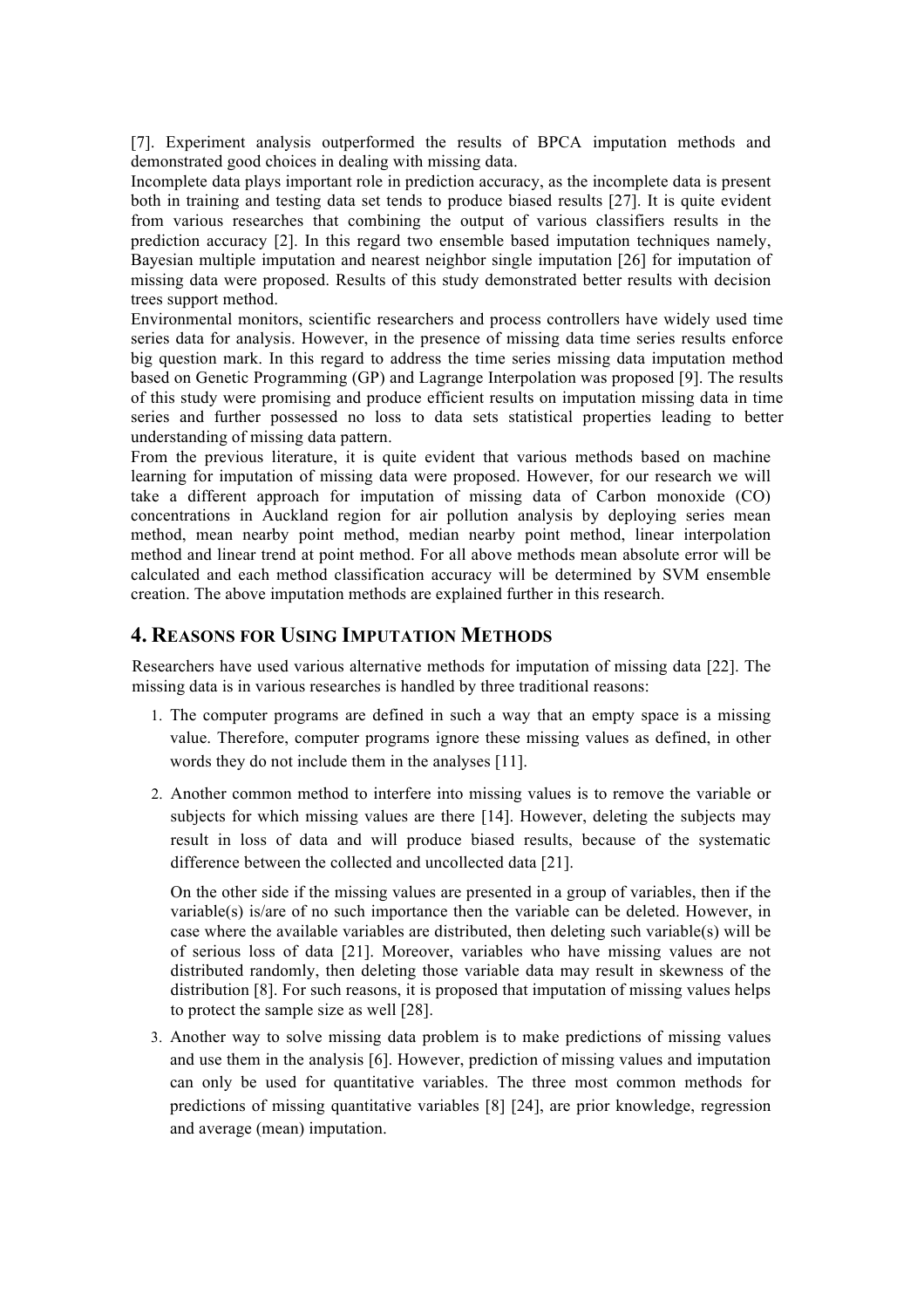## **5. SVM ENSEMBLE**

Computational air pollution data analysis is spatio-temporal in nature [2], this research focuses on constructing dynamic computing environment through SVM ensemble. Various individual SVMs are aggregated for the purpose of data mining, where SVM aggregation results in outstanding generalizability and speedy parallel computation [1][2].

$$
X = \begin{bmatrix} X_{t1} \\ X_{t2} \\ \vdots \\ X_{tn} \end{bmatrix}
$$
 (1)

The air pollution dataset can be represented as (1) and (2), which is a three dimensional matrix. It can be further simplified as time series of two dimensional data matrix (1), as environmental data is gathered over time line. Similarly, in time series one time instance is a matrix (2). Air pollution states are represented by elements in various geometric location, where Elements are represented as data and are collected by various sensor devices in diferent locations.

$$
X_{ti} = \begin{bmatrix} x_{1,1,t_i}, & \cdots, & x_{1,m,t_i} \\ \vdots & & \ddots & \vdots \\ x_{n,1,t_i}, & \cdots, & x_{n,m,t_i} \end{bmatrix}
$$
 (2)

The individual SVMs decisions are aggregated by majority of vote method to analyse the air pollution problem.

#### **5.1 METHODS OF SVM ENSEMBLE CONSTRUCTION**

Bagging and boosting algorithms are used for the construction of SVM ensemble and the imputation methods are evaluated based on that.

#### **5.1.1 Bagging**

Bagging algorithm generates various bootstrap training sets from the original training set and deploys each of them to produce a classifier for the enclosure in ensemble. The bagging algorithm and bootstrap sampling with replacement is illustrated below [36].

#### BAGGING(T,M)

- 1 For each  $m = 1, 2, \ldots, M$
- 2  $T_m =$  *Sample With Replacement*(*T*,*N*)

$$
3 \qquad h_m = L_b(T_m)
$$

4 Return

#### SAMPLE WITH REPLACEMENT(T,N)

$$
1 \quad S = \phi
$$

2 for 
$$
i = 1, 2, ..., N
$$

- 3  $r = \text{randominteger}(1, N)$  4 Add  $T[r]$  to *S*
- 5 Return S.

In order to create a bootstrap sample from a training set of *N*, we execute N multinomial trials and in each trial we draw one of the *N* samples. In this case each sample has a probability of 1*/N* to be drawn in each trial.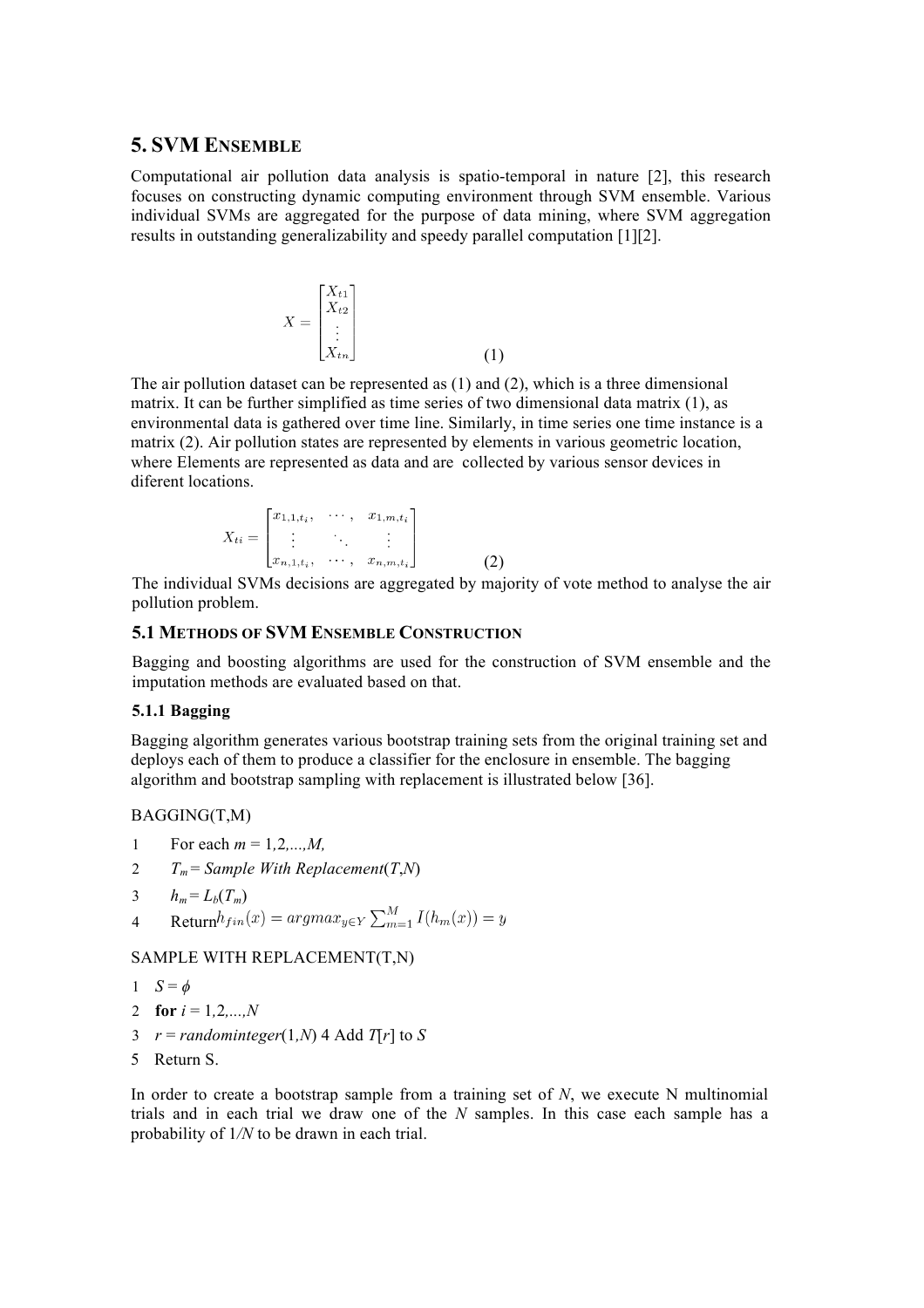The second algorithm shown above exactly does this *N* times, the algorithm selects a number from 1 to  $N$  and then adds the  $r<sup>t</sup>h$  training example, to bootstrap training set  $S$ . Noticeably, some of the original training examples will not be selected for inclusion of bootstrap training set and others will be selected one time or more. In bagging, the number of base classifiers that need to be learned *M*, are created through bootstrap training sets and further classifiers are generated using each of them. Bagging yields a function  $h(x)$  that classifies new examples by yielding the class y that receives the maximum number of votes from the base models  $\{h_1, h_2, h_3, \ldots, h_m\}$ . In bagging, the *M* bootstrap training sets produced are likely to have some differences. If these differences are enough to show obvious differences among the *M*  base models, then in that case the ensemble will perform better than the base models individually [35].

Models are said to be unstable [35], if the differences in their training sets show significant differences in the models and stable if not. In other way, we can say that bagging method does more to reduce the variance in base models instead of bias. So, bagging performs better relative to its base models, when the base models have low bias and high variance.

#### **5.1.2 BOOSTING**

Adaboost is a boosting algorithm which we used with other algorithms for spatial and temporal air pollution analysis in our research. Adaboost algorithm generates a sequence of based models along with different weight distributions over training set. Adaboost algorithm is illustrated below [36].

 $ADABOOST<sup>(</sup> {(x<sub>1</sub>, y<sub>1</sub>),..., (x<sub>N</sub>, y<sub>N</sub>)}$ ,  $L<sub>b</sub>, M$ 

- 1 Initialize  $D_1(n) = 1/N$  for all  $n \in \{1, 2, ..., N\}$
- 2 **for**  $m = 1, 2, ..., M$ ,
- 3  $h_m = L_b({\{(x_1, y_1),..., (x_N, y_N)\}, D_m)})$
- 4 Calculate the error of  $\geq h_m : \epsilon_m = \sum n_{\text{thm}(xn)} \cdot f_{y_n} D_m(n)$
- 5 If  $\epsilon_m$  1/2 then
- 6 set  $M = m 1$  and abort this loop 7 Update distribution  $D_m$ :
- 8 *Dm*+1(*n*) = *Dm*(*n*) × {  $\frac{1}{\epsilon}$  2(1<u>1</u><sub>*m*</sub>− *m*<sub>)</sub> *m*(*xn*) = *yn* if *h*  $2\epsilon$  otherwise
- 9 Output the final hypothesis:

10 
$$
f_{in}(x) = argmax_{y \in Y} \sum_{m:h_m(x) = y} \frac{1 - m}{\epsilon_m} h
$$
  $log \epsilon$ 

It has a set of  $N$  training examples, a base model learning algorithm  $L_b$  and the number of base models *M*, that we want to combine. Adaboost algorithm was designed for two class classification. However, it is regularly used in previous researches for more than two classes. The first step in Adaboost algorithm is the construction of weights distribution  $D_1$  over the training set. In Adaboost algorithm the first distribution is one that assigns equal weight to all *N* training examples. By now, we enter into the loop of the Adaboost algorithm. In order to make first base model, we call the base model learning algorithm  $L<sub>b</sub>$  with distribution  $D<sub>1</sub>$ over the training set. Failure of  $L<sub>b</sub>$  to take weighted training set, one can derive it by sampling with replacement from the original training set with the help of distribution  $D_m$ . After getting  $h_1$  hypothesis and calculating error  $E_1$  on the training set, which is the sum of the weights of the training examples that  $h_1$  misclassifies.

We want  $E_1 < 1/2$ , if this condition is not satisfied then we stop here and will to ensemble that consists previously generated base models. In this case if  $\epsilon_1$  < 1/2 is satisfied, then we calculate  $D_2$  over the training examples as follows. Correctly classified examples by  $h_1$  have their weights multiplied by  $\frac{1}{2(1-\epsilon_1)}$ . Misclassified examples by  $h_1$  their weights will be multiplied by  ${}_{2}(\epsilon)$ . According to our condition  $\epsilon_1$  < 1/2, the weights of correctly classified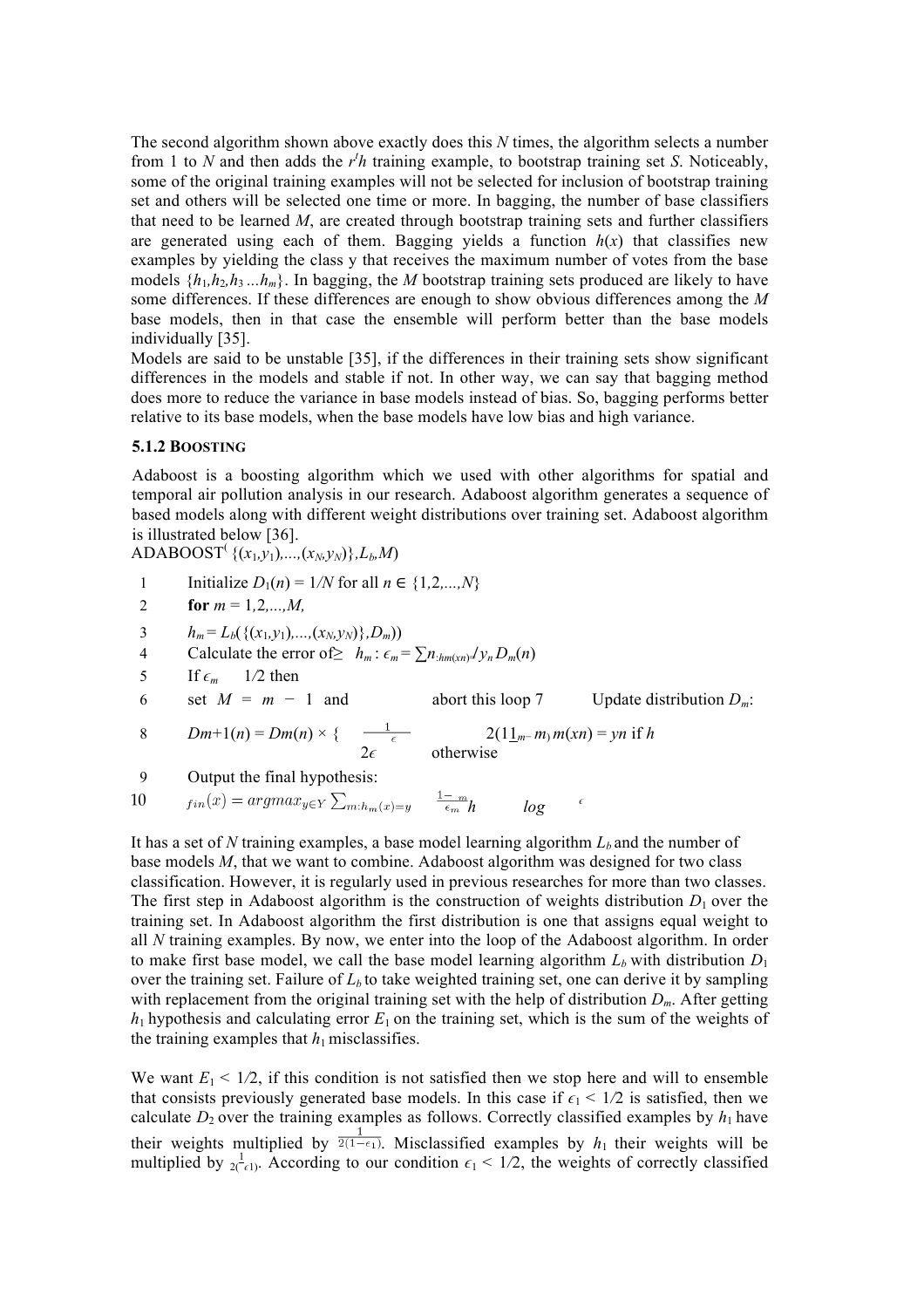examples will be reduced and the weights of misclassified examples will be increased [36]. In other words, examples that  $h_1$  misclassified their aggregate weight will increase to  $1/2$ under  $D_2$  and examples that  $h_1$  correctly classified their aggregate weight will reduce to  $1/2$ under  $D_2$ . From here we go into the next iteration of the loop to construct base model  $h_2$ using training the set and new distribution  $D_2$ . We build *M* based models in this way. The ensemble derived from Adaboost is a function that takes new example as an input and returns the class that gets the maximum weighted vote over the *M* base models. Each base model's weight is  $log(\frac{1-\epsilon_{m}}{\epsilon_{m}})$ , which is proportional to accuracy of base model on the weighted training set presented on it.

It is quite clear from the above explanation that the core of Adaboost algorithm is the distribution updating step. In the Adaboost algorithm we perceive that  $\epsilon_m$  represents the sum of the weights of misclassified examples. The weights of misclassified examples are multiplied by  $\frac{1}{2\epsilon_m}$ , by doing this, sum of their weights increased by  $\epsilon_m * \frac{1}{2\epsilon_m} = \frac{1}{2}$ .

Correctly classified examples weight is  $(1 - \epsilon_m)$  but their weights are multiplied by

 $\frac{1}{2\epsilon_m}$ , hence, sum of their weights decrease by  $(1-\epsilon_m) * \frac{1}{2(1-\epsilon_m)} = \frac{1}{2}$ . The adjustment of this weight results in the next model is to be generated by weak learner, which will have an error less than 1*/*2. From this misclassified examples of previous base model will be learned .

In general boosting algorithm reduces the bias than variance. For this boosting algorithm tends to improve its base models when they have high bias and low variance. The reduction of bias in boosting algorithm derives from the fact that it adjusts distribution over the training set. The weights of misclassified examples by base model increases, resulting in base model algorithm to focus more on those examples. In an instance, when the base model learning algorithm is biased to certain examples gets more weight resulting the possibility of correcting that bias. This mechanism of adjusting the training set distribution results in difficulty for boosting algorithm, when the training data is noisy [37]. Noisy examples are difficult to operate and learn in boosting algorithm [37]. Because high weights are assigned to noisy examples compare to others, causing boosting algorithm to focus more on those examples and overfit the data.

## **6. EXPERIMENTAL DESIGN ANDIMPUTATION METHODS**

For simulation of missing data an annual hourly monitoring records for CO concentrations is collected from seven stations in Auckland region, Takapuna, Khyber Pass road, Henderson, Pakuranga, Queen Street, Glen Eden and Pukekohe. The data set contains CO concentrations on a time scale of one per hour (hourly averaged) spread over a year.

For calculation of missing values of CO concentrations of seven monitoring stations and for the calculation of mean absolute error of each imputation method we use IBM SPSS Statistics version 22 for our experiments. Whereas, for the classification accuracy of each imputation method we run Matlab on Windows 7 Enterprise with system configuration Intel Core i5 processor (3.2 Ghz) with 4 GB 1067 MHz DDR3of RAM.

Characteristics of CO are shown in table Table 1. Table 1 shows that a total of 8783 observations of CO are available for experiment purposes of which 2169 (24.69 %) are missing. Number of extremes of seven monitoring stations is provided, which was varies from station to station.

Stations N Mean Std. Missing No. of Extremes Percent

Table 1. Characteristics of CO data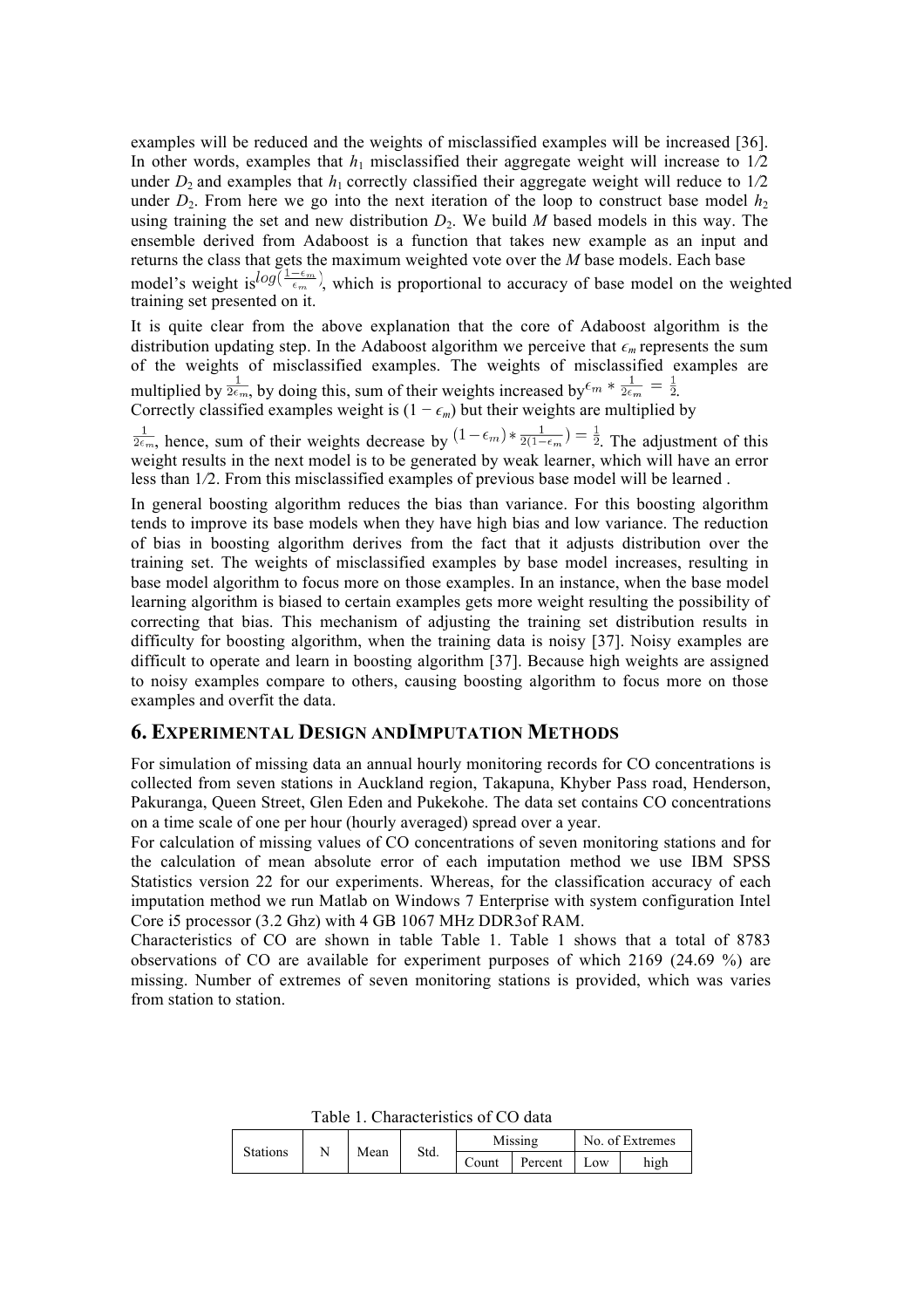| Station 1 | 8544 | .427  | .5505  | 239 | 2.7 | 0 | 332 |
|-----------|------|-------|--------|-----|-----|---|-----|
| Station 2 | 8656 | 1.212 | 1.1644 | 127 | 1.4 | 0 | 412 |
| Station 3 | 8487 | .256  | 3484   | 296 | 3.4 | 0 | 399 |
| Station 4 | 8504 | .501  | .6049  | 279 | 3.2 | 0 | 351 |
| Station 5 | 8477 | .695  | .6247  | 306 | 3.5 | 0 | 349 |
| Station 6 | 8564 | .310  | .4121  | 219 | 2.5 | 0 | 412 |
| Station 7 | 8080 | .254  | .3083  | 703 | 8.0 | 0 | 309 |

Figure 1 is an illustration of concentrations of CO data skewness. Figure 1 shows that there is some variability in range as shown in concentrations of CO data from 3.9 to 8.9  $\mu$ g/m<sup>3</sup> of various monitoring stations. Whereas, the data is skewed towards the right demonstrating most of the time low concentrations of CO were observed across Auckland region. Environmental Performance Indicators (EPIs) are calculated relative to the National Environmental standards for Air Quality for each gas. Since these values are different the EPI classes are different. The data for this study includes five classes for monitoring CO in Auckland region according to EPIs: (class "a": excellent (meaning, air quality is considered fantastic and no risk at all to people), class "b": good (meaning, air quality is considered satisfactory and there is little to people health), class "c": acceptable (meaning, air quality is acceptable, however, there is risk to people health), class "d": alert (meaning, air quality is not acceptable and there is serious risk to people health), class "e": action (meaning, air quality is deteriorating and a quick response is required).

Hence to deal with the missing data of CO on annual hourly monitoring records of various stations in Auckland region requires a method(s) for imputation of missing data.

For this analysis in our experiments for missing data of seven monitoring stations of CO concentrations we applied five imputation methods that are implemented in SPSSM. These methods are named as series mean (SM) method, mean of nearby points (MNP), median of nearby points (MDNP), linear trend at a point (LTAP) and linear interpolation (LI). Each method mean absolute error is calculated for seven monitoring stations and based on that its effectiveness determined. Similarly, each imputation method classification accuracy is calculated and further evaluation of each imputation method on performance accuracy using boosting and bagging algorithms is conducted. With the help of each method imputed data ensemble is build and its classification accuracy is computed.

#### **6.1 IMPUTATION METHODS**

The existing five imputation methods for missing CO data of seven monitoring stations of Auckland region are explained below with their significance.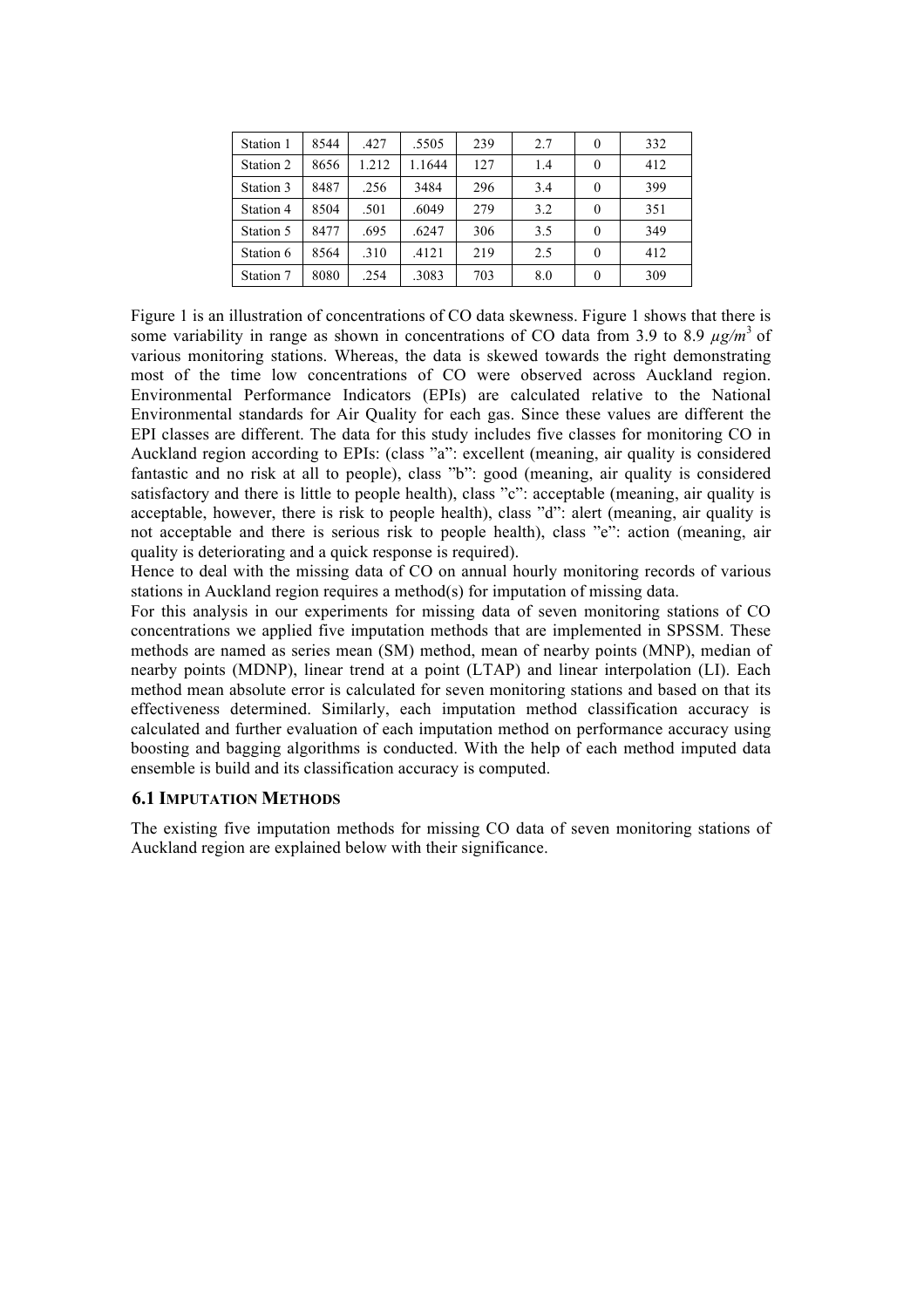

Figure 1. Concentrations of CO data Skewness

## **6.1.1 Series Mean (SM) Method**

In this method missing values are imputed with mean of the entire data. The missing CO concentrations of seven monitoring stations were replaced to their station's mean.

## **6.1.2 Mean of Nearby Points (MNP) Method**

In this method missing values are imputed by the mean of nearby points (surrounding) values. The number of nearby points is derived from 'span of nearby points' option in SPSS. The default value in the SPSS program is '2 digits'. In other words, the mean is calculated by using complete station's data from above and below missing values, and this value is imputed instead of entire data.

## **6.1.3 Median of Nearby Points (MDNP) Method**

In this method missing values are imputed by the median of nearby (surrounding) values. The number nearby points are derived from 'span of nearby points' option in SPSS program. The default value in the SPSS program is '2 digits'. The median is calculated by using the complete values of a station's data from above and below, the missing data and the derived value is used to replace the missing value.

## **6.1.4 Linear Interpolation (LI) Method**

This method replaces missing values by interpolation. The last incomplete information in the CO monitoring station's data before the missing value and the first value after the missing data in the CO monitoring station's data are used for interpolation [4]. In case where the first or last data in a series is missing, then the missing value is not replaced.

## **6.1.5 Linear Trend at Point (LTP) Method**

Missing values in this method are replaced in accordance with the trend of current structure data. The imputed missing data is replaced based on an index variable scale 1 to n [10].

The performance of each above method is determined based on the mean absolute error (MAE). The selection of best method is based on to estimate the missing values with least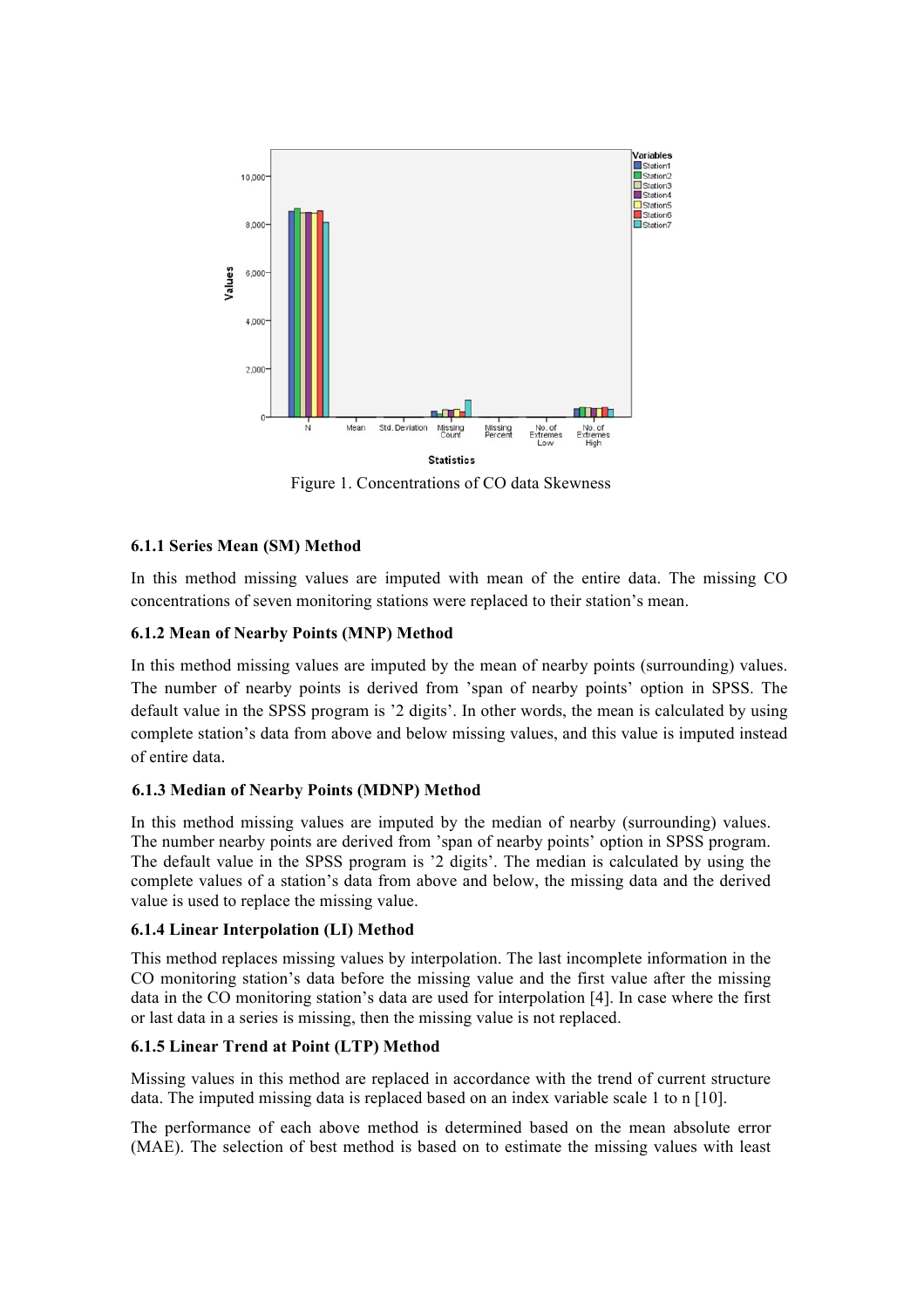error. MAE is the average between actual and predicted data values. It can be represented from  $(1.1)$  [13].

$$
MAE = \frac{1}{N} \sum_{i=1}^{N} |P_i - O_i|
$$
\n(1.1)

MAE values range from zero to infinity, however, a perfect fit cab only be achieved when  $MAE=0.$ 

Classification accuracy in building ensemble was another consideration of each method which is considered in evaluation of each method imputation accuracy for missing data. SVM ensemble is developed based on each imputation method using boosting and bagging algorithms. Confusion matrices are obtained for each method in building ensemble for CO analysis.

## **7. RESULTS AND DISCUSSIONS**

The descriptive statistics of mean absolute errors with SM method are shown in Table 2. Table 2 shows that with SM method the best result of least MAE of *.*1533 is obtained for station 7 of CO monitoring. The second least error result is of .2237 for imputing missing data of station 6*.* Hence, the lower *.*1533 MAE with SM method shows that prediction imputation of missing data to actual values with this result showed least error when it comes to imputation of missing data.

| <b>Stations</b> | N    | Minimum | Maximum | Mean  | Std.Deviation |
|-----------------|------|---------|---------|-------|---------------|
| Station 1       | 8783 | .00.    | 6.97    | .2992 | .45308        |
| Station 2       | 8783 | .00.    | 7.49    | .9134 | .70834        |
| Station 3       | 8783 | .00.    | 3.64    | .2246 | .25858        |
| Station 4       | 8783 | .00.    | 7.20    | .3551 | .47763        |
| Station 5       | 8783 | .00.    | 8.21    | .4405 | .42733        |
| Station 6       | 8783 | .00.    | 5.19    | .2237 | .33987        |
| Station 7       | 8783 | .00.    | 6.45    | .1533 | .25284        |

Table 2. Mean Absolute Errors with SM Method

The descriptive statistics of mean absolute errors with MNP method are shown in Table.1.3. Table 3 shows that .165 MAE for station 7 is obtained, this is the best result which is available with this method. The second best result is achieved with a MAE of .228 for station 6. The results of .254 and .256 MAEs are obtained in imputation of predicted actual values. Further results of this method showed how close the results are in terms of MAE for predicting missing values for each monitoring station.

| $10000$ 2. Mounthouse Enorgy Will Milly Thomas |      |         |         |       |               |  |  |
|------------------------------------------------|------|---------|---------|-------|---------------|--|--|
| <b>Stations</b>                                | N    | Minimum | Maximum | Mean  | Std.Deviation |  |  |
| Station 1                                      | 8544 | .03     | 6.97    | .3075 | .45657        |  |  |
| Station 2                                      | 8783 | .01     | 7.49    | .9242 | .70189        |  |  |
| Station 3                                      | 8783 | .01     | 3.64    | .2309 | .25621        |  |  |
| Station 4                                      | 8782 | .00.    | 7.20    | .3645 | .47509        |  |  |
| Station 5                                      | 8781 | .01     | 8.21    | .4499 | .42179        |  |  |
| Station 6                                      | 8783 | .01     | 5.19    | .2283 | .33967        |  |  |
| Station 7                                      | 8771 | .00.    | 6.45    | .1650 | .25036        |  |  |

Table 3. Mean Absolute Errors with MNP Method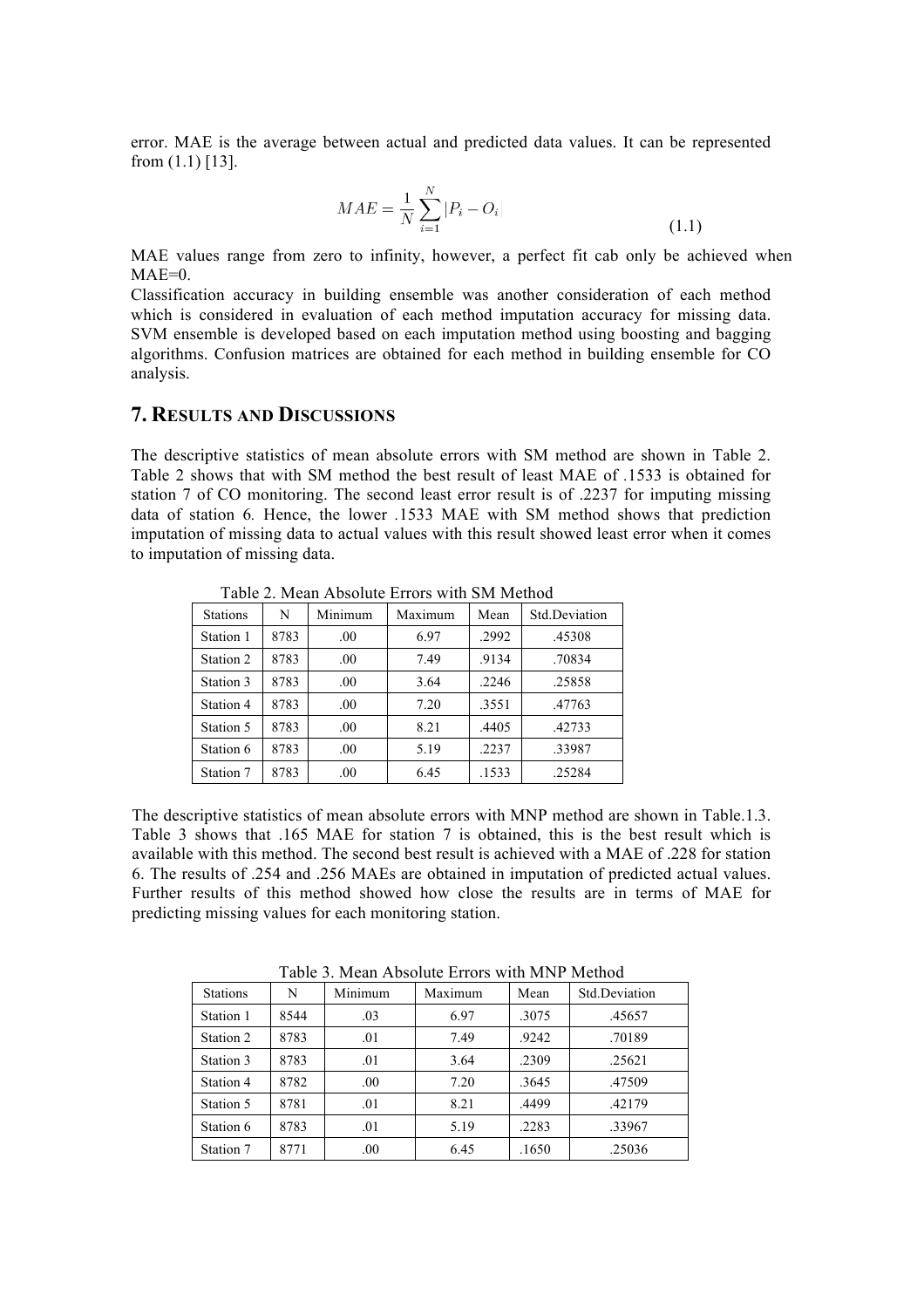The descriptive statistics of mean absolute errors with MDNP method are shown in Table 4. Table 4 shows that the minimum MAE of .1607 is obtained for station 7. However, MAE of .9236 is highest for station 2. The results of this method demonstrated that least .1607 of MAE is obtained through this method imputation compare to actual values.

| <b>Stations</b> | N    | Minimum | Maximum | Mean  | <b>Std Deviation</b> |
|-----------------|------|---------|---------|-------|----------------------|
| Station 1       | 8544 | .03     | 6.97    | .3075 | .45657               |
| Station 2       | 8783 | .01     | 7.49    | .9236 | .70298               |
| Station 3       | 8783 | .00.    | 3.65    | .2295 | .25715               |
| Station 4       | 8782 | .01     | 7.21    | 3629  | .47628               |
| Station 5       | 8781 | .01     | 8.21    | .4494 | .42276               |
| Station 6       | 8783 | .01     | 5.19    | .2275 | .33991               |
| Station 7       | 8771 | .01     | 6.46    | .1607 | .25324               |

Table 4. Mean Absolute Errors with MDNP Method

The descriptive statistics of mean absolute errors with LI method are shown in Table 5. Table 5 shows imputation for missing data prediction through Linear Interpolation (LI) received .1620 MAE for station 7. However, the second best result for this method is achieved with a MAE of .2280 for station 6.

| Table 5. Meall Absolute Efforts with Li Method |      |         |         |       |               |  |  |
|------------------------------------------------|------|---------|---------|-------|---------------|--|--|
| <b>Stations</b>                                | N    | Minimum | Maximum | Mean  | Std.Deviation |  |  |
| Station 1                                      | 8544 | .04     | 6.96    | .3250 | .44736        |  |  |
| Station 2                                      | 8783 | .01     | 7.49    | .9220 | .70219        |  |  |
| Station 3                                      | 8783 | .00.    | 3.65    | .2281 | .25681        |  |  |
| Station 4                                      | 8783 | .00.    | 7.20    | .3616 | .47535        |  |  |
| Station 5                                      | 8783 | .01     | 8.20    | .4573 | .41793        |  |  |
| Station 6                                      | 8783 | .00.    | 5.19    | .2269 | .33914        |  |  |
| Station 7                                      | 8773 | .00.    | 6.45    | .1597 | .25134        |  |  |

Table 5. Mean Absolute Errors with LI Method

The descriptive statistics of mean absolute errors with LTP method are shown in Table.1.6. Table.1.6 shows that the best result with LTP is obtained with minimum MAE of .1597 for station 7 for prediction of missing values. Whereas, second best result is obtained with a MAE of .2269 for station 6.

| <b>Stations</b> | N    | Minimum | Maximum | Mean  | Std.Deviation |
|-----------------|------|---------|---------|-------|---------------|
| Station 1       | 8544 | .03     | 6.97    | .3075 | .45657        |
| Station 2       | 8783 | .01     | 7.49    | .9239 | .70339        |
| Station 3       | 8783 | .00.    | 3.65    | .2305 | .25769        |
| Station 4       | 8783 | .00.    | 7.20    | .3637 | .47602        |
| Station 5       | 8782 | .01     | 8.21    | .4505 | .42326        |
| Station 6       | 8783 | .01     | 5.19    | .2280 | .34028        |
| Station 7       | 8771 | .00     | 6.46    | .1620 | .25268        |

Table 5. Mean Absolute Errors with LTP Method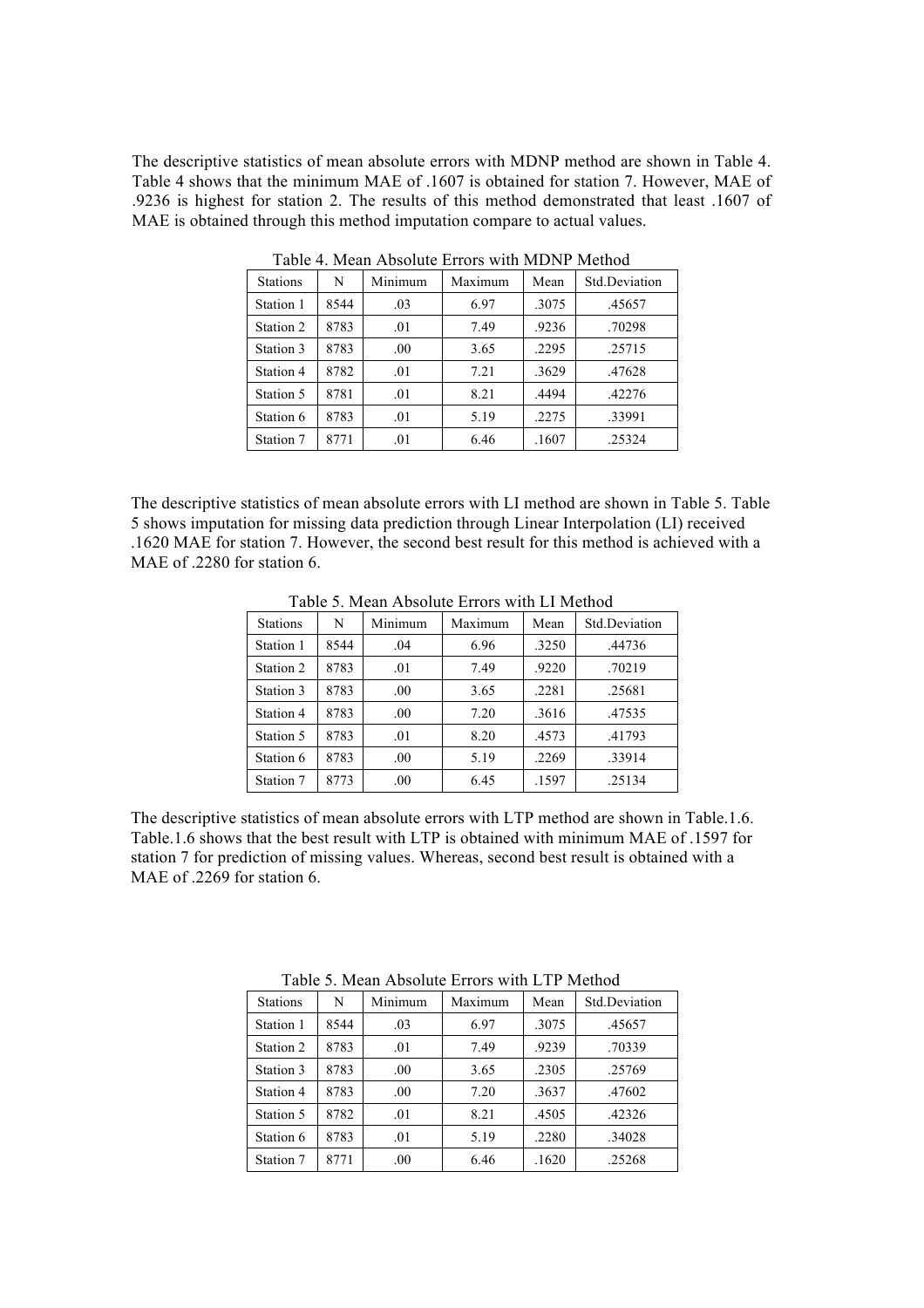Overall, the SM method demonstrated best in prediction for missing data having lowest MAE of .1533 for station 7. This is followed by the LTP method having MAE of .159 for station 7 also. Relatively all the five imputation methods utilised in this study performed considerably well, however, among the five imputation methods best results are obtained through SM method followed by LTP method with least MAE.

We try to classify the CO data set by using all the above five imputation methods for missing CO data by creating an SVM ensemble with each method missing imputed data. We deployed five imputation methods used in this research for filling missing data in CO analysis, each method classification accuracy was evaluated by creating an ensemble using bagging and boosting algorithms.

Firstly, we deployed SM method for imputation of missing data and created an SVM ensemble with this data. The ensemble obtained with SM method imputed data using adaBoostM1 algorithm resulted in a classification accuracy of 76.9% based on confusion matrix illustrated in Figure 2.



Figure 2. SM method Confusion Matrix AdaBoostM1 Algorithm

Ensemble obtained with SM method using bagging algorithm resulted in 74.6% classification accuracy base on confusion matrix illustrated in Figure 3.



Figure 3. SM method Confusion Matrix Bagging Algorithm

Ensemble obtained with imputed method MDNP with adaBoostM1 algorithm resulted in 76.7% of classification based on confusion matrix as shown in Figure 4. However, ensemble using MDNP method with bagging algorithm resulted in 75.0% classification accuracy based on confusion matrix illustrated in Figure 5.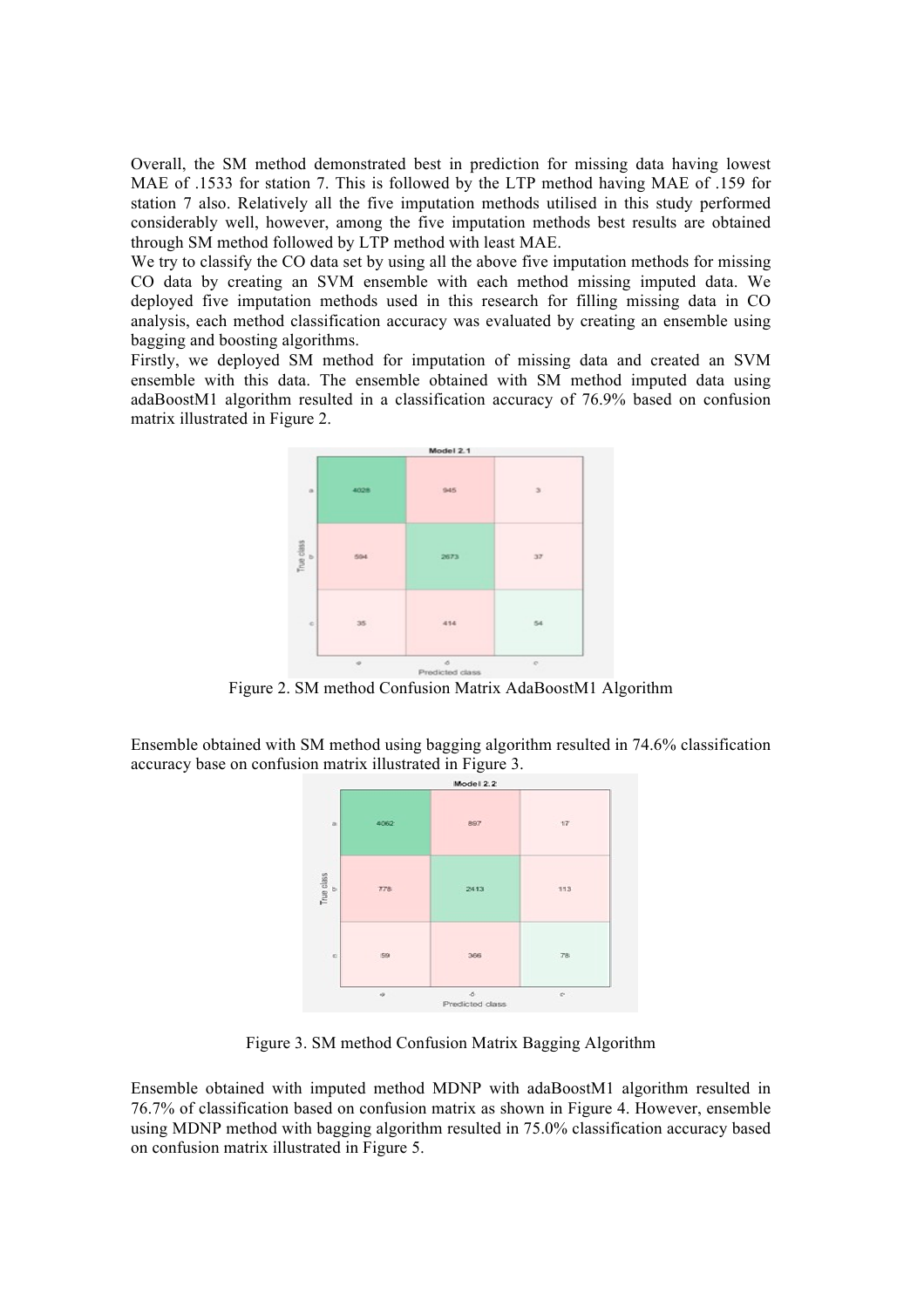

Figure 4. MDNP method Confusion Matrix AdaBoostM1 Algorithm



Figure 5. MDNP method Confusion Matrix Bagging Algorithm

Ensemble based on MNP method resulted in 76.7% classification accuracy based on confusion matrix using adaBoostM1 algorithm as shown in Figure 6. With this method classification accuracy of ensemble resulted same i.e. 76.7% using bagging algorithm based on confusion matrix as illustrated in Figure 7.



Figure 6. MNP method Confusion Matrix AdaBoostM1 Algorithm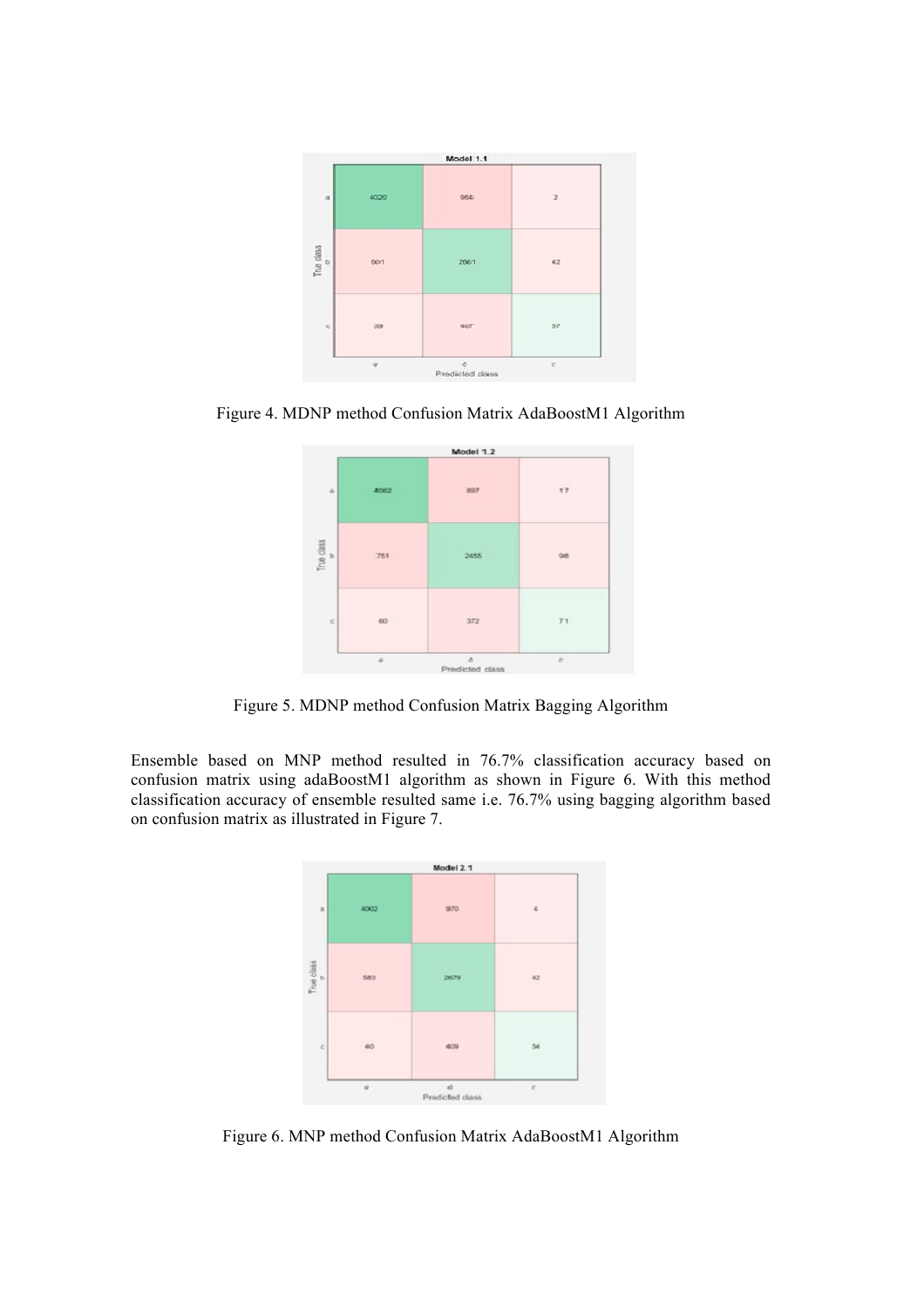

Figure 7. MNP method Confusion Matrix Bagging Algorithm

A 76.9% of classification accuracy based is obtained in ensemble creation with LI method using adaBoostM1 algorithm based on confusion matrix as shown in Figure 8. A similar percentage of 76.9% is obtained using bagging algorithm deploying LI method based on confusion matrix as shown in Figure 9.



Figure 8. LI method Confusion Matrix AdaboostM1 Algorithm



Figure 9. LI method Confusion Matrix Bagging Algorithm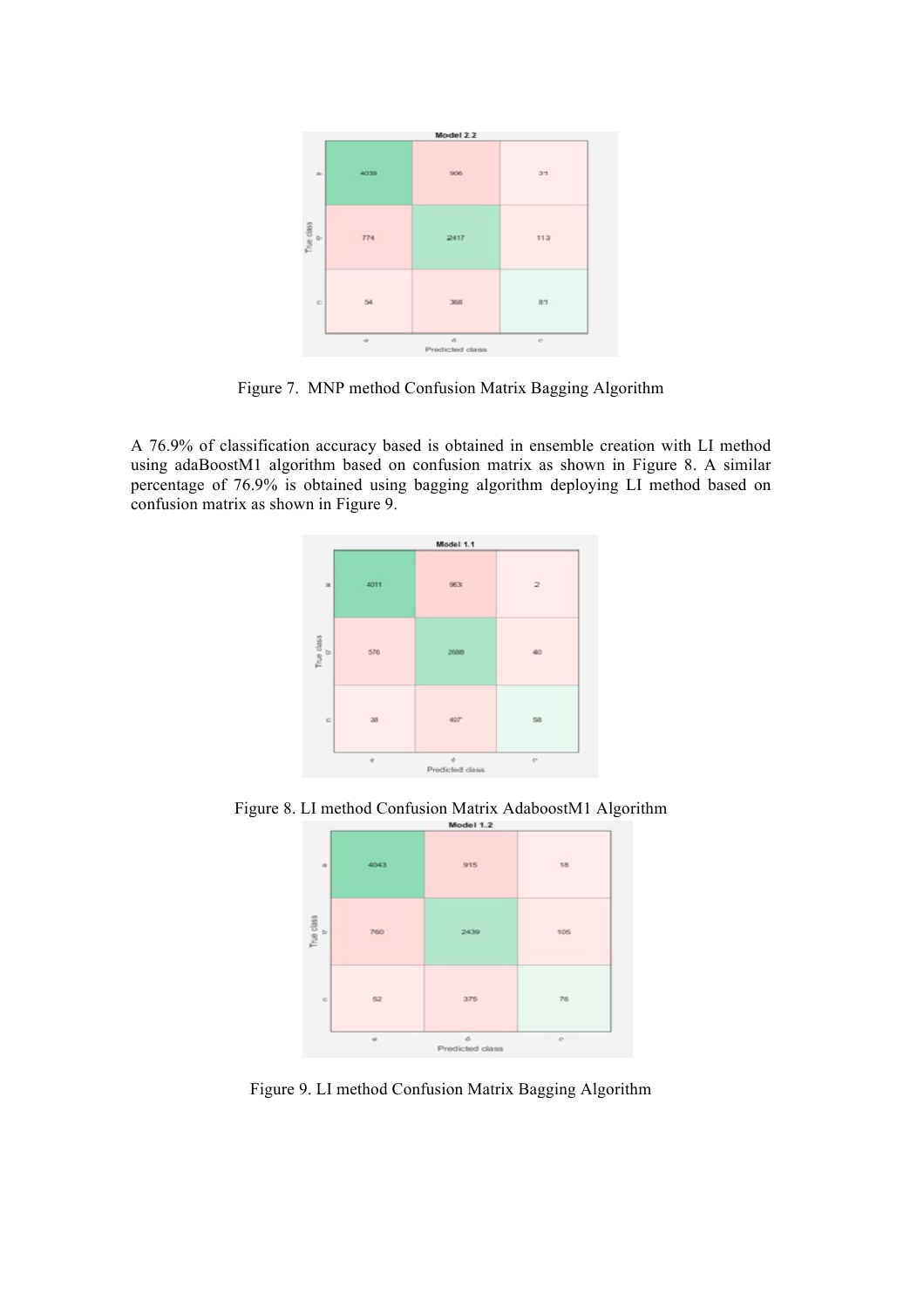Whereas, a classification accuracy of 76.5% is obtained in ensemble creation using LTP method for imputation missing data by deploying adaBoostM1 algorithm based on confusion matrix as shown in Figure 10.

A similar percentage of 76.5% classification accuracy is obtained in ensemble creation using bagging algorithm with LTP method as illustrated in Figure 11. through confusion matrix.



Figure 10. LTP method Confusion Matrix AdaboostM1 Algorithm



Figure 11. LTP method Confusion Matrix AdaboostM1 Algorithm

Based on the results of classification accuracy of all imputation methods, we can conclude that the best result of classification accuracy of 76.9% is obtained with SM method using adaBoostM1 and bagging algorithms. The other second best imputation method for filling missing data is MNP having classification accuracy of 76.7% with bagging and adaBoostM1 algorithms.

## **8. CONCLUSION**

This study examined the effectiveness of existing SM, MNP, MDNP, LI and LTP imputation methods in terms of their error and classification accuracy in ensemble creation. In the literature, it has been claimed that there are other effective methods for dealing with missing data and to produce some realistic results [12] [18]. However, our research was limited to only above imputation methods that are already implemented in SPSS and are used by various researchers resulted in useful results [5].

Experiment results on CO concentrations in Auckland region across seven monitoring stations demonstrated that SM method produced lowest MAE comparing to other imputation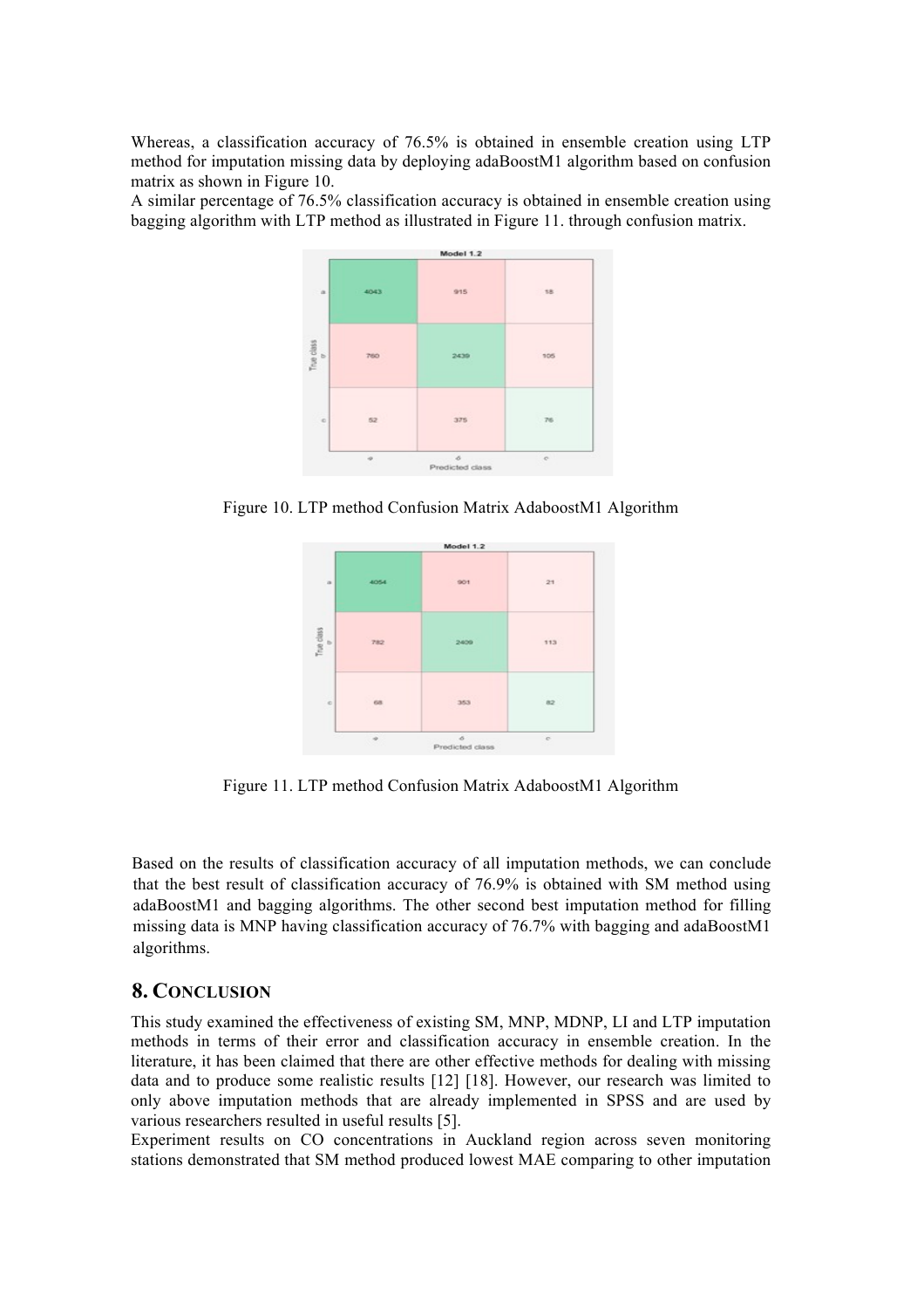methods in ensemble creation. Further, ensemble creation with SM method resulted in better classification accuracy compare to other methods using bagging and boosting algorithms in our research.

From our experiments we identified firstly, that SM method is comparatively better available imputation method amongst other imputation methods considered for this research. We believe that it will have the same lowest MAE rate when dealing with large amount of spatiotemporal data for our future experiments. Secondly, among the five existing imputation methods SM method resulted in better performance accuracy for ensemble creation using bagging and boosting algorithms. Importantly, it is noticeable that percentage of performance accuracy margin among the imputation methods is not that high but we still believe that SM method comparatively possesses better imputation results for our experiments. However, further research is required to improve the classification accuracy results. Furthermore, we can say that if we have to choose a method for our future experimentations in ensemble creation then among the five available imputation methods, based on our experimental results we will choose SM method for imputation of missing data.

This work is limited to small data set i.e. 8783 observations. This work could be extended to larger data sets. Secondly, further work is required in the validity of SM method results by using various pattern of missing data. In the literature, various patterns of missing data have been used for imputation of missing data and results were obtained successfully. Thirdly, how each of these imputation methods in this study influences the performance of classifiers in creating ensemble, further research is also required on this task. Fourthly, this study could be further extended by widening the numbers of performance indicators for these five imputation methods.

## **ACKNOWLEDGEMENTS**

The authors would like to thanks Sreenivas Sremath Tirumala for his technical support.

#### **REFERENCES**

- [1] Lee, S.hyun. & Kim Mi Na, (2008) "This is my paper", ABC *Transactions on ECE*, Vol. 10, No. 5, pp120-122.
- [2] Gizem, Aksahya & Ayese, Ozcan (2009) *Coomunications & Networks*, Network Books, ABC Publishers.
- [1] Alberini, A., Bigano, A., Post, J., & Lanzi, E. (2016). Approaches and issues in valuing the costs of inaction of air pollution on human health. *OECD Environment Working Papers* (108), 01.
- [2] Ali, S., & Tirumala, S. (2016). Performance analysis of svm ensemble methods for air pollution data. In *Proceedings of the 8th international conference on signal processing systems* (pp. 212– 216).
- [3] Ali, S., Tirumala, S. S., & Sarrafzadeh, A. (2014, Dec). Svm aggregation modelling for spatiotemporal air pollution analysis. In *17th ieee international multi topic conference 2014* (p. 249-  $254$ ).
- [4] Amsallem, D., & Farhat, C. (2008). Interpolation method for adapting reduced-order models and application to aeroelasticity. *AIAA journal*, *46*(7), 1803-1813.
- [5] Banjar, H., Ranasinghe, D., Brown, F., Adelson, D., Kroger, T., Leclercq, T., ... Chaudhri, N. (2017). Modelling predictors of molecular response to frontline imatinib for patients with chronic myeloid leukaemia. *PloS one*, *12*(1), e0168947.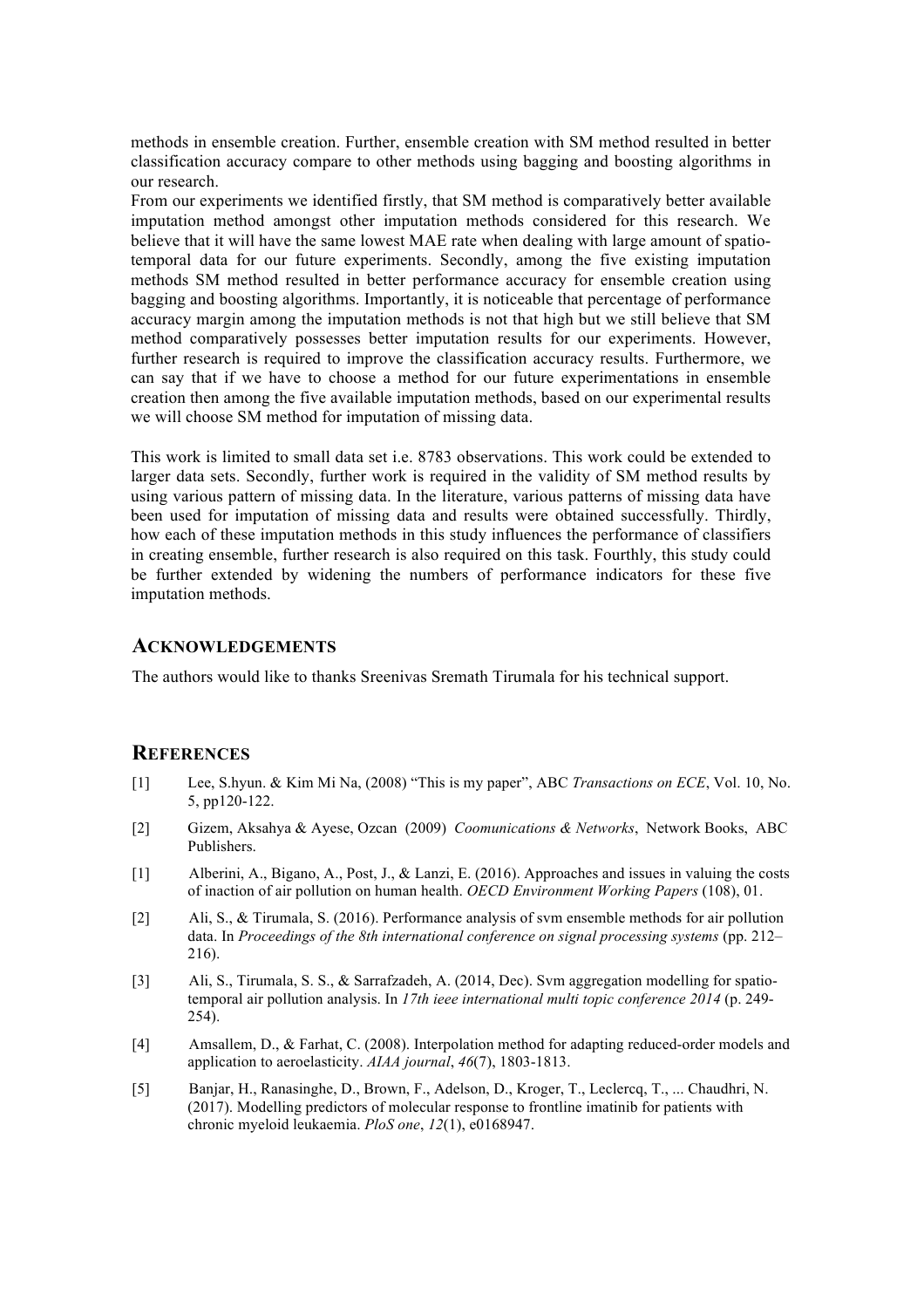- [6] Batista, G. E., & Monard, M. C. (2003). An analysis of four missing data treatment methods for supervised learning. *Applied artificial intelligence*, *17*(5-6), 519-533.
- [7] Chang, G., & Ge, T. (2011). Comparison of missing data imputation methods for traffic flow. In *Transportation, mechanical, and electrical engineering (tmee), 2011 international conference on*  (p. 639-642).
- [8] Cokluk, O., & Kayri, M. (2011). The effects of methods of imputation for missing values on the validity and reliability of scales. *Educational Sciences: Theory and Practice*, *11*(1), 303-309.
- [9] De Resende, D. C., de Santana, A. L., & Lobato, F. M. F. (2016). Time series impu-tation using genetic programming and lagrange interpolation. In *Intelligent systems (bracis), 2016 5th brazilian conference on* (pp. 169–174).
- [10] Engels, J. M., & Diehr, P. (2003). Imputation of missing longitudinal data: a comparison of methods. *Journal of clinical epidemiology*, *56*(10), 968-976.
- [11] Eriksson, A., & van den Hengel, A. (2012, Sept). Efficient computation of robust weighted lowrank matrix approximations using the l1 norm. *IEEE Transactions on Pattern Analysis and Machine Intelligence*, *34*(9), 1681-1690.
- [12] Fayyad, U., Piatetsky-Shapiro, G., & Smyth, P. (1996). The kdd process for extracting useful knowledge from volumes of data. *Communications of the ACM*, *39*(11), 27–34.
- [13] Hirabayashi, S., & Kroll, C. N. (2017). Single imputation method of missing air quality data for i-tree eco analyses in the conterminous united states.
- [14] Jiang, G., Tam, C. H., Luk, A. O., Kong, A. P., So, W. Y., Chan, J. C., ... Fan, X. (2016). Variable selection and prediction of clinical outcome with multiply-imputed data via bayesian model averaging. In *Bioinformatics and biomedicine (bibm), 2016 ieee international conference on* (p. 727-730).
- [15] Jordanov, I., & Petrov, N. (2014, July). Sets with incomplete and missing data 2014; nn radar signal classification. In 2014 international joint conference on neural networks (ijcnn) (p. 218-224).
- [16] Khunsongkiet, P., & Boonchieng, E. (2016, Dec). Converting air quality monitoring low cost sensor data to digital value via mobile interface. In *2016 9th biomedical engineering international conference (bmeicon)* (p. 1-5).
- [17] Li, Y., Li, Z., & Li, L. (2014, Feb). Missing traffic data: comparison of imputation methods. *IET Intelligent Transport Systems*, *8*(1), 51-57.
- [18] Lin, Z., Xu, C., & Zha, H. (2017). Robust matrix factorization by majorization minimization. *IEEE Transactions on Pattern Analysis and Machine Intelligence*.
- [19] Masiol, M., Squizzato, S., Formenton, G., Harrison, R. M., & Agostinelli, C. (2017). Air quality across a european hotspot: Spatial gradients, seasonality, diurnal cycles and trends in the veneto region, ne italy. *Science of The Total Environment*, *576*, 210–224.
- [20] Oehmcke, S., Zielinski, O., & Kramer, O. (2016, July). knn ensembles with penalized dtw for multivariate time series imputation. In *2016 international joint conference on neural networks (ijcnn)* (p. 2774-2781).
- [21] Pampaka, M., Hutcheson, G., & Williams, J. (2016). Handling missing data: analysis of a challenging data set using multiple imputation. *International Journal of Research & Method in Education*, *39*(1), 19-37.
- [22] Pattanodom, M., Iam-On, N., & Boongoen, T. (2016, Jan). Clustering data with the presence of missing values by ensemble approach. In *2016 second asian conference on defence technology (acdt)* (p. 151-156).
- [23] Rahman, A., Smith, D. V., & Timms, G. (2014, April). A novel machine learning approach toward quality assessment of sensor data. *IEEE Sensors Journal*, *14*(4), 1035-1047.
- [24] Razak, N. A., Zubairi, Y. Z., & Yunus, R. M. (2014). Imputing missing values in modelling the pm10 concentrations. *Sains Malaysiana*, *43*(10), 1599-1607.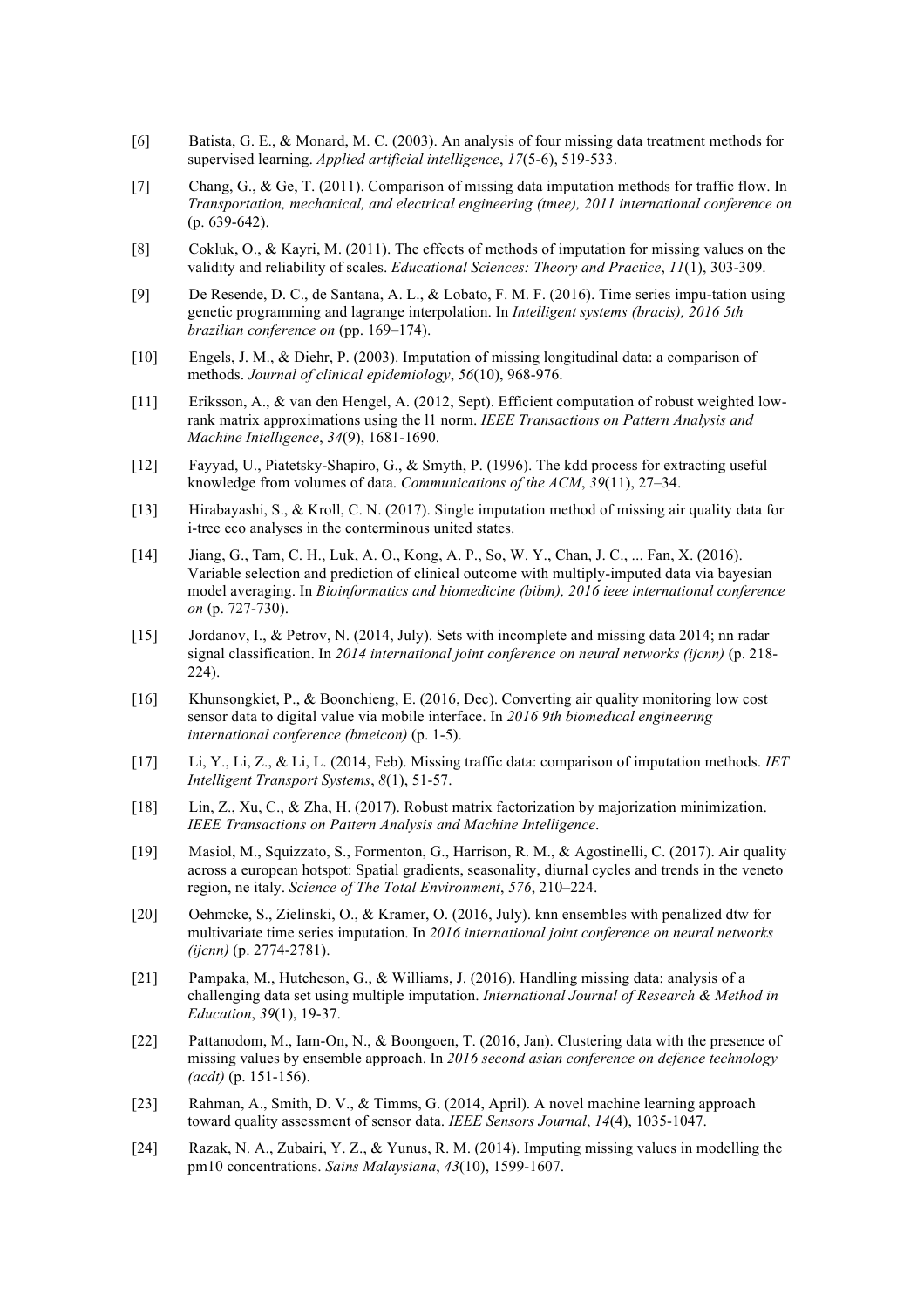- [25] Thirukumaran, S., & Sumathi, A. (2016, Jan). Improving accuracy rate of imputation of missing data using classifier methods. In *2016 10th international conference on intelligent systems and control (isco)* (p. 1-7).
- [26] Twala, B. (2005). *Effective techniques for handling incomplete data using decision trees*  (Unpublished doctoral dissertation). Open University.
- [27] Wahl, S., Boulesteix, A.-L., Zierer, A., Thorand, B., & van de Wiel, M. A. (2016). Assessment of predictive performance in incomplete data by combining internal validation and multiple imputation. *BMC Medical Research Methodology*, *16*(1), 144.
- [28] Witten, I. H., Frank, E., Hall, M. A., & Pal, C. J. (2016). *Data mining: Practical machine learning tools and techniques*. Morgan Kaufmann.
- [29] Wu, X., Zhu, X., Wu, G.-Q., & Ding, W. (2014). Data mining with big data. *ieee transactions on knowledge and data engineering*, *26*(1), 97-107.
- [30] Xu, Y., Du, P., & Wang, J. (2017). Research and application of a hybrid model based on dynamic fuzzy synthetic evaluation for establishing air quality forecasting and early warning system: A case study in china. *Environmental Pollution*.
- [31] Yin, X., Levy, D., Willinger, C., Adourian, A., & Larson, M. G. (2016). Multiple imputation and analysis for high-dimensional incomplete proteomics data. *Statistics in medicine*, *35*(8), 1315– 1326.
- [32] Zakaria, N. A., & NOOR, N. M. (2014). Imputation methods for filling missing data in urban air polllution data for malaysia. *Urbanism. Architecture. Constructions/Urbanism. Arhitectura. Constructii*, *9*(2).
- [33] Zhan, Y., Luo, Y., Deng, X., Chen, H., Grieneisen, M. L., Shen, X., ... Zhang, M. (2017). Spatiotemporal prediction of continuous daily pm 2.5 concentrations across china using a spatially explicit machine learning algorithm. *Atmospheric Environment*.
- [34] Zhou, H., Zhang, D., Xie, K., & Chen, Y. (2015, Dec). Spatio-temporal tensor completion for imputing missing internet traffic data. In *2015 ieee 34th international performance computing and communications conference (ipccc)* (p. 1-7).
- [35] Breiman, L. (1996). Bagging predictors. *Machine learning*, *24*(2), 123–140.
- [36] Diez, J. J. R., & Gonzalez, C. J. A. (2000). Applying boosting to similarity literals for' time series classification. In *Multiple classifier systems* (pp. 210–219). Springer.
- [37] Xu, J., & Li, H. (2007). Adarank: a boosting algorithm for information retrieval. In *Proceedings of the 30th annual international acm sigir conference on research and development in information retrieval* (pp. 391–398).